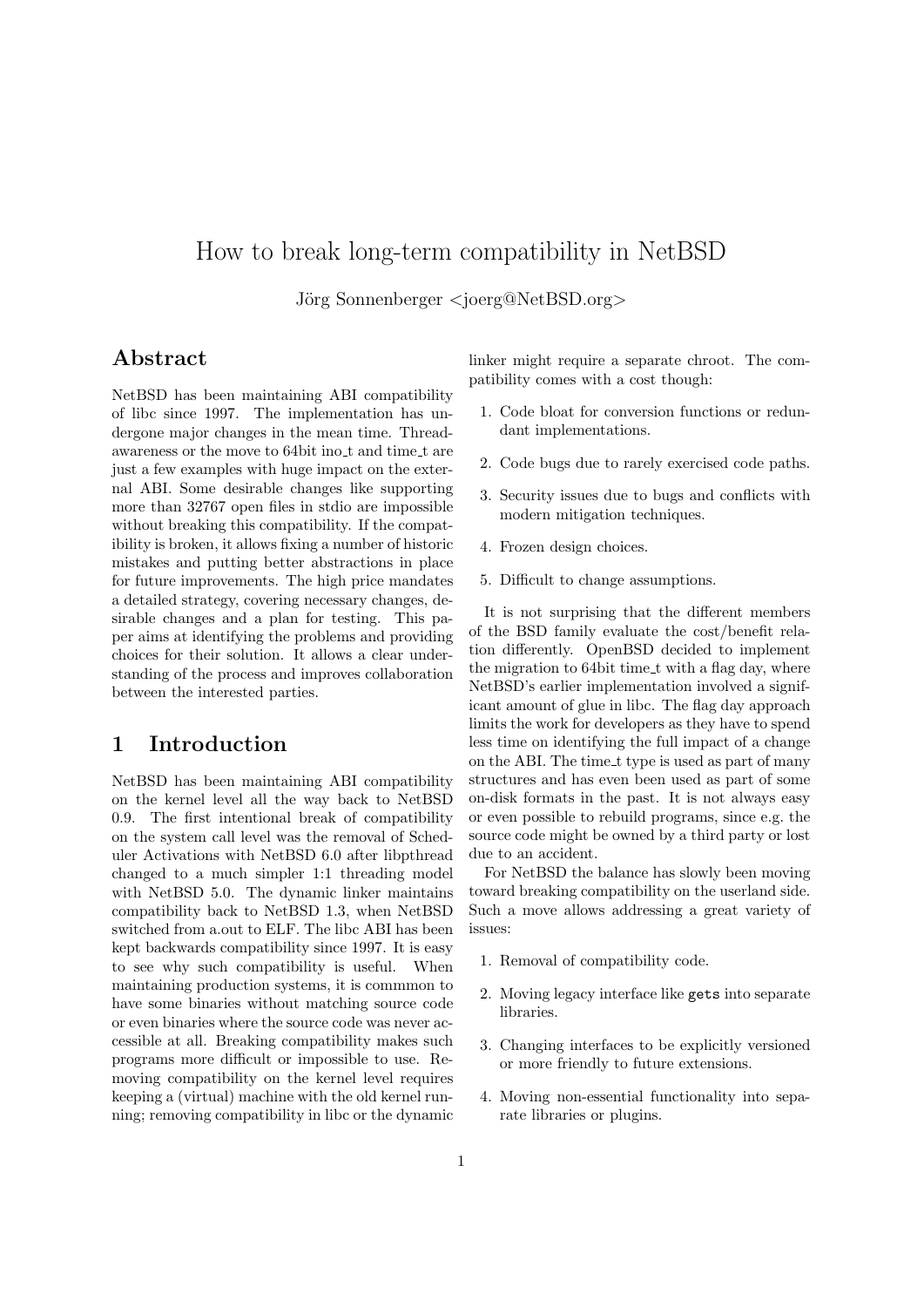- 5. Providing a consistent mechanism for linking plugins into static binaries.
- 6. Clarifying architectural choices like ownership of global resources or the interaction between libc and libpthread.
- 7. Catch up with platform specific changes in the runtime ABIs like moving from init sections to init array sections.

This paper aims at identifying the problems in the libc and dynamic linker ABI contract that should be addressed in one logical step. Approaches for solving the problems either incrementally or by using a flag day are discussed. Based on this analysis, a migration strategy is proposed. This provides a detailed foundation for developers, release engineering and third parties to agree on one approach.

## **2 Interface versioning**

Interface versioning is necessary when changing the (physical) layout of a structure by changing the size of individual members. Adding new fields can work, if the total size is not part of the ABI contract, i.e. if all instances are created and copied using functions of the library "owning" the interface. Special care is needed for global variables since access from the main program can implicitly leak the size of the variable via copy relocations.

In this section, two specific variants of the problem are investigated. The first part concerns userland ABI contracts between shared libraries as well as shared libraries and the main program. The second part concerns the ABI contract between userland and kernel.

### **2.1 Shared libraries and interface versioning**

The problem interface changes creates for shared libraries is best illustrated by an example. Consider NetBSD's switch to 64bit time\_t. The time system call takes a pointer to time t as argument, returns the current time and modifies the location referenced by the pointer. If the application using this function has been compiled for a 32bit time t, it will expect that only that much memory is modified. It will generally also provide a location aligned

```
trypedef int32_t of f_t;trypedef int64_t of 64_t;\int int open ( const char *, \int int, ... );
int open64 ( const char ∗ , int , . . . ) ;
off_t lseek (int, off_t, int);
off 64_t lseek64(int, off 64_t, int);#i f LFS LARGEFILE − 1 == 0
#define open open64
#define lseek lseek64
#define off<sub>-t off64<sub>-t</sub></sub>
#end if
```
Listing 1: Symbol renaming for LFS

#### $trypedef$   $int64_t time_t;$

 $time_t$  time ( time\_t  $*$  )  $asm("$  \_ time 2" ); Listing 2: Symbol renaming via assembler name

for 32bit access. As libc can't know if the caller has been compiled for 32bit or 64bit time<sub>t</sub>, it has to provide two different versions of the function with different name on the object code side. It must also ensure that new code gets the 64bit version during compilation. Two different approaches have been used to address this:

- 1. Symbol renaming in the C headers,
- 2. Symbol versioning during linking.

Symbol renaming itself can be implemented using macros (figure 1) or via the GCC extension of assembler names (figure 2). Macros are very intrusive and can easily break valid source code in surprising ways. The GCC extension on the other hand is exactly that, a language extension that purists will scoff at the pollution of headers with it. NetBSD has been using assembler names since 1997 to implement symbol renaming. The author is not aware of any other OS making extensive use of this feature. Macro based symbol renaming is most prominently used by the Large File Summit (LFS) option for 64bit off\_t. The optional LFS support can still be found in GNU libc and most commercial Unix variants. The main advantage of symbol renaming is that it allows building older source code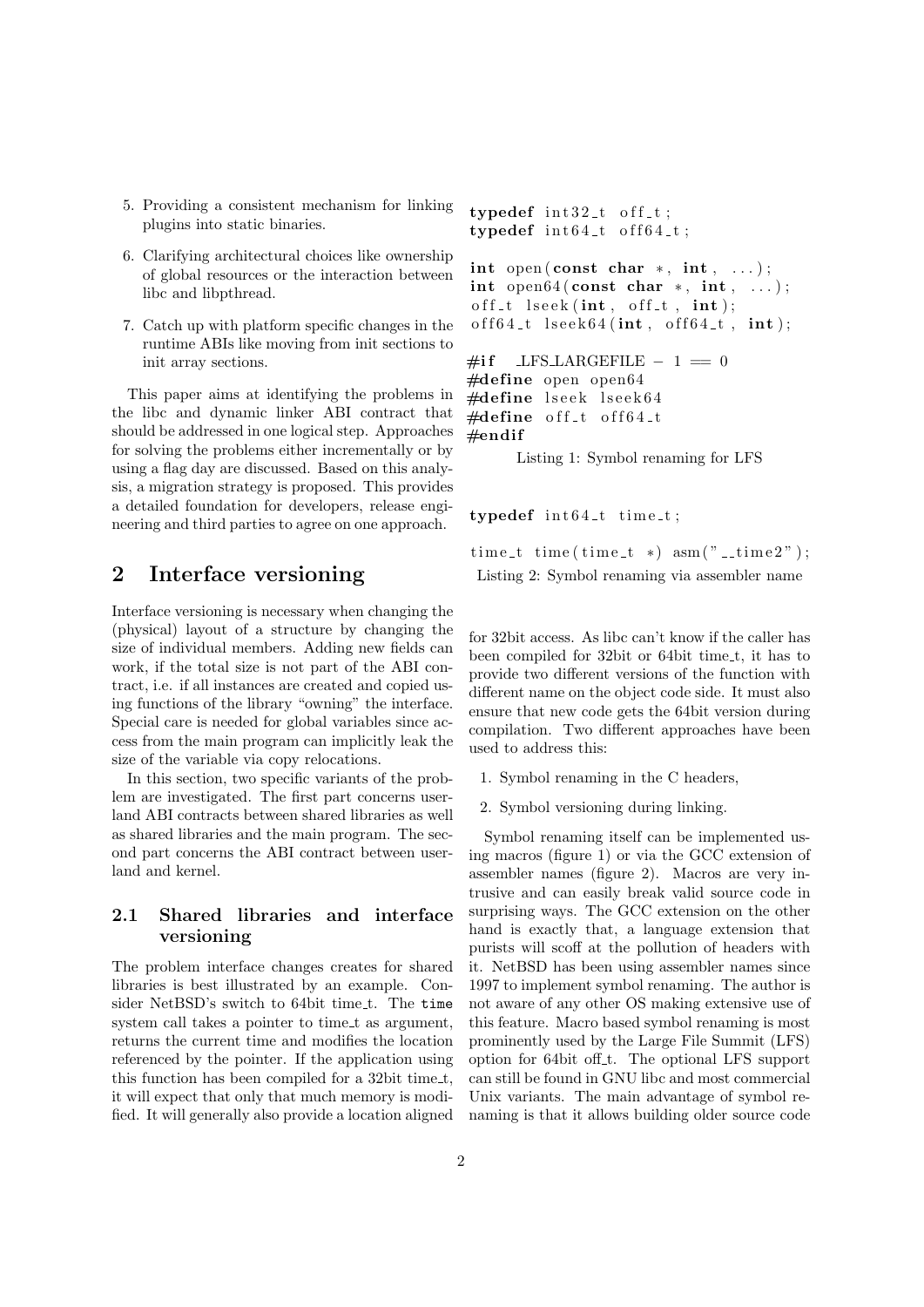```
\tt typedef \; int32_t \t time32_t;trypedef int64_t time64_t;
asm(" . symmetry. time @NetBSD.5.0");asm<br/>( " . symver_time<br/>2 , "" u_time@@NetBSD_6.0" );time64<sub>-</sub>t time2(time64<sub>-</sub>t *ts) {
   /∗ do magic ∗/
}
tim e 3 2 t time ( tim e 3 2 t ∗ t s ) {
  time 64_t t = time2(NULL);if (ts)∗ t s = t ;
  return t ;
}
```
Listing 3: Symbol versioning, source part

against a newer library by providing it with the same old header files. On the other hand, it can interact badly with broken configure scripts that don't include headers and assembler names don't provide a good way to extract the symbol name as string for use with dladdr or other situations like Foreign Function Interfaces in Python, Java or other non-C derived languages. A compiler built-in like \_\_builtin\_asm\_name could be used to address part of the dladdr problem, but there is no easy answer for the other use cases.

A special purpose variant of symbol renaming has been introduced with GCC 5.1 in the form of the abi\_tag attribute. It is used to allow coexistance of the old copy-on-write string implementing and the new implementation needed for C++11 compliance in one shared library. Existing means like  $C++11$  inline namespaces (as used by libc $++$ ) would have solved most of the problems as well with one exception. If two functions share the same argument types, the Itanium name mangling convention will produce the same assembler name. This makes it impossible to have a function returning the old string type and a function returning the new string type in the same namespace.

Symbol versioning is implemented by a combination of function annotations in the implementation (figure 3) and an additional linker input file,

```
NetBSD 5 . 0 {
} ;
NetBSD 6 . 0 {
} NetBSD 5 . 0 ;
   Listing 4: Symbol versioning, version map
```
the version map (figure 4). The version map specifies a tree of symbol lists via inheritance. Every symbol in the NetBSD 5.0 category is also part of NetBSD<sub>-6.0</sub>.

In the example, the NetBSD<sub>-6</sub>.0 version of time is the default version as it is using @@. If a symbol has no default version, it can only be used by existing shared libraries or by specifying a version explicitly. This can be used for obsoleting interfaces without breaking existing programs.

A single implementation can have more than one version associated with it. This is useful for release engineering when backporting new interfaces to older version. It would look strange to have a NetBSD 6.0 symbol in libc from NetBSD 5.1, so a new version tag NetBSD 5.1 would be needed in this case. To allow forward compatibility, the same version tag is also needed in NetBSD 6.1, so that binaries from NetBSD 5.1 can run on NetBSD 6.1. Assigning more than one version to a single implementation is more tricky than necessary though, as GNU as insists on a one-version-per-alias rule. It is still open for discussion whether this (mis)feature should be just disabled and whether it should possible to create versioned symbols without exposing the intermediate artifacts in the symbol table.

Another limitation of the symbol versioning definition from GNU is the interaction between relocations using versioned symbols and unversioned overrides. Normal ELF rules for unversioned symbols specify a search order starting from the main program and the first match wins. This allows f.e. replacing the libc memory allocator with a custom version that better reflects the specific needs of an application. In the world of versioned symbols, it is difficult to see this as desirable. If a symbol has more than one version, overriding all of them with a single replacement seems to be wrong most of the time. If the replacement rules are changed to consider the version of a symbol an inherent part of the identifier, new applications appear as well.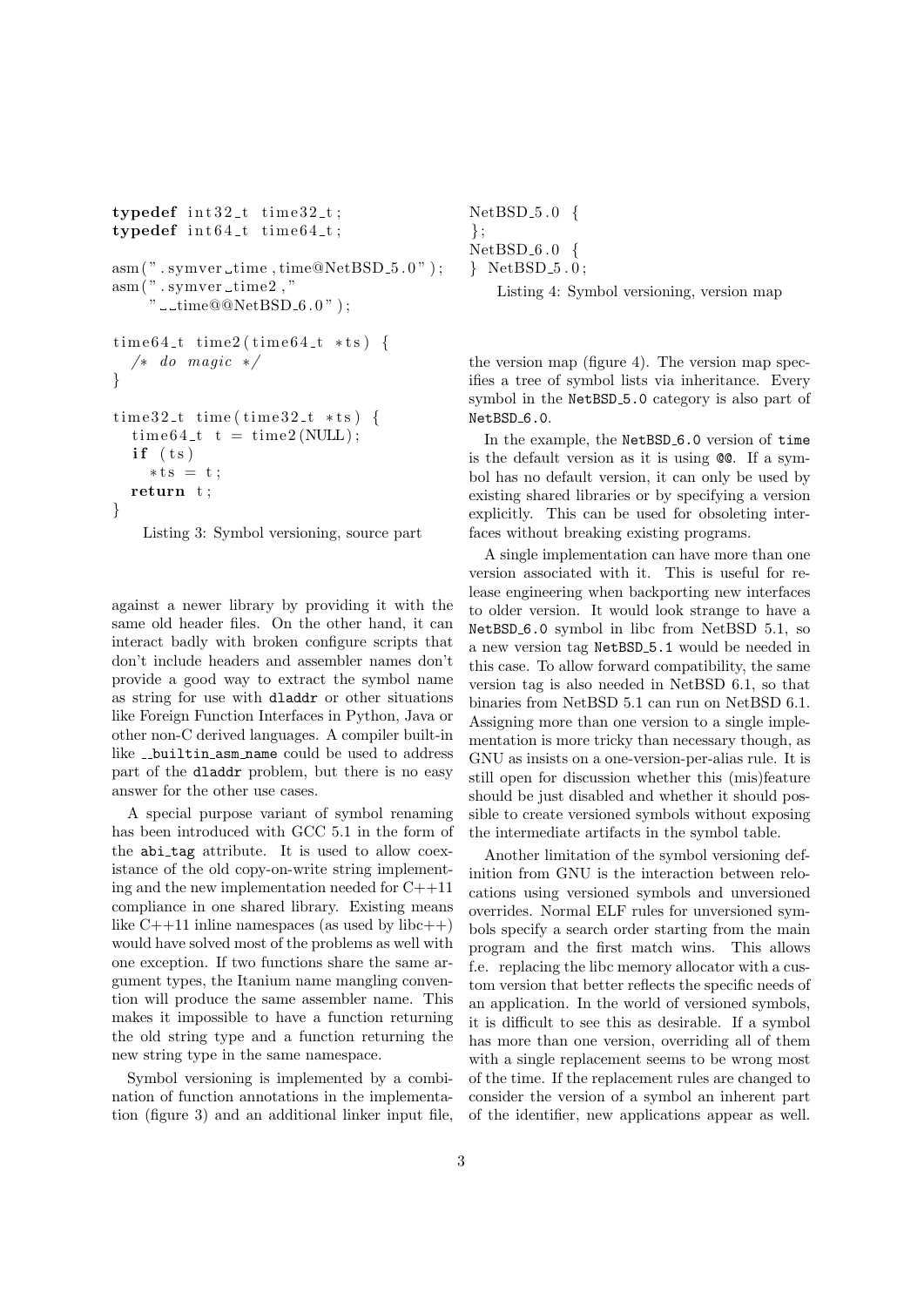Tagging symbols in headers explicitly with versions would create a kind of name space system for C, so that an application program can use identifiers like dprintf without interfering with the libc definition as long as it is built f.e. with strict C11 header visibility. An unversioned or default fallback symbol in libc would allow autoconf-like feature detection to still work and the existing linker warnings when linking against certain symbols can detect cases of using system functions without including the proper headers. The downside is that LD PRELOAD replacements would have to include the system headers, so that they know which versions to replace.

Over all, the primary advantages of symbol versioning are less pollution of headers for the common case of using the most recent version of a symbol and better support in the toolchain. The additional run-time validation adds a slight increase to the load time. Handling release branches gets a bit more complicated, but also safer. Switching to symbol versioning is therefore a net gain.

#### **2.2 Kernel interfaces**

Kernel and userland interact via a number of different mechanisms:

- 1. System calls,
- 2. System controls,
- 3. I/O controls.

System calls follow the C function call ABI and generally are optimised for raw performance. Change to the argument lists or the return type are implemented by adding a new system call with glue in the kernel to convert the old types to the new ones as needed. This is the same process as used for running 32bit processes on a 64bit kernel. Historically, extended system calls only added to the list and never deprecated the existing ones. The addition of openat for example didn't move open to a compatibility list, even though libc can easily provide open in userland. The advantage of keeping both system calls is that the kernel normally has to keep them for compatiblity anyway, so the translation in libc would be duplicated code. On the other hand, especially for embedded use, compatibility options in the kernel are often disabled, so a leaner kernel can effectively reduce the total memory foot print.

The exceptions to the rule of system calls being optimised for raw performance are ptrace, getcontext and setcontext. While the performance is still highly relevant, they also have to deal with semi-regular changes on living architectures like x86. Support for the SSE2 and AVX instruction sets requires space in the platform-dependent register set definitions. Vector instructions on other platforms like MIPS, ARM or PowerPC provided similar issues in the past. Unlike other system calls, it is therefore important to (re)design these interfaces to allow for future growth. The next iteration will therefore include two important changes:

- *•* The kernel exports the space needed for the full context via sysctl.
- The structures themselve are prefixed by their size and version field.

Extensions are still supposed to happen backwards compatible, even if that means duplication of data. Special purpose tools can still use a plain C structure, but are unable to access later platform additions. Libraries wanting to do signal frame inspection and other operations can allocate space dynamically and only parts wanting to deal with the new features have to fully support the new fields.

A review of other system calls is planned to check if they can benefit from explicit versioning. Some good candidates like the stat and statvfs families cannot directly benefit from versioning as their use is partially dictated by POSIX. Nevertheless providing a NetBSD-specific version for internal use in libc and an external userland-only view without the versioning fields can help pushing ABI stability concerns fully from the kernel/userland boundary into libc.

For system controls, API and ABI stability is handled inconsistently. Many driver and subsystem specific controls are created and removed at will following the development of the code. Other interfaces are used by many programs for querying the system state and are considered a central part of the kernel ABI contract. Querying the process table, the state of the VM subsystem or statistics of all network interfaces are just a few example of those. Just like system calls, NetBSD provides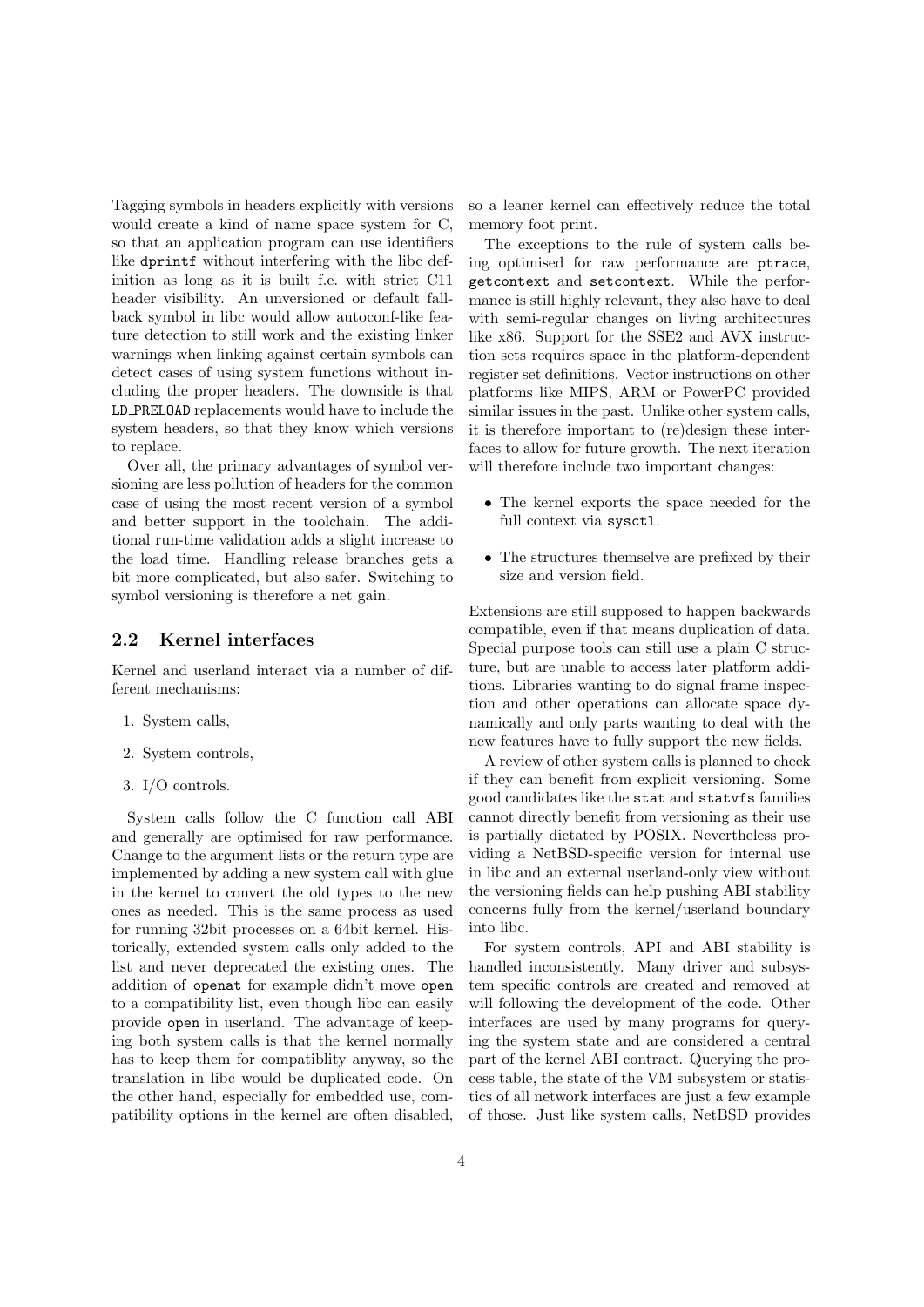compatibility handlers for dealing with older versions or 32bit programs running on a 64bit kernel for those. Performance constraints still apply in so far as the amount of data queried can be large and query rate can be high. The data itself is well structured, but often a mix of text and counters. As alternative to implementing versioning manually, using tools like Protobuf[Cam15] can automate the process. Schema validation helps to reduce the attack surface of the kernel for writeable interface. The schema themselve help the documentation and allow automatic human-friendly decoding during debugging.

The final category, I/O controls is the area with the least amount of systematic compatibility. The controls are identified by a single integer and interpreted according to device referenced. The BSDs encode the size of the argument structure into the integer, so addition of fields naturally result in a new I/O control number. The interface is problematic for a number of reasons:

- *•* The context dependent interpretation of the request number makes it difficult to automatically decode the argument for debugging purposes. The kdump sources have hard-coded preferences to resolve conflicts. On NetBS-D/AMD64 for example, the meteor driver and dtrace use overlapping requests.
- *•* Passing variable-length data is difficult and error prone. Address space annotations could improve the situation a bit by allowing the compiler to flag direct access to userland pointers inside the kernel, but this is currently not used in NetBSD.
- No tools currently exist to automatically detect ABI incompatible changes.

The same approaches discussed for system controls apply here as well. A potential solution could involve a global registry of Protobuf schemas, identifying each one with a UUID. Due to the amount of legacy code using I/O controls to query the network stack alone, this is a daunting task though.

### **3 Performance vs. flexibility**

The libc interfaces are often used in many performance sensitive functions. As such, the abstrac-

```
int true_elements;
void TEST( void ) {
  int ch ;
  for ( ch = 0; ch < 256; +ch ) {
     if (is alpha ((unsigned char) ch)) {
#i f d e f FORCE RELOAD
       asm volatile ("" ::: "memory");
#endif
       ++true_elements;
    }
  }
}
```
Listing 5: Benchmark function for isalpha

tions of the interface are sometimes broken by leaky implementations in the form of macros or inline functions. The two most important cases are the ctype.h predicates and the parts of the standard I/O interface related to character based I/O. The former uses bit masks into an array, making the bitmasks and element size part of the libc ABI contract. The latter exposes the FILE layout directly, so third parties can investigate or change things (gnulib has such hacks) or encode size, position and content of certain fields via the macros in stdio.h.

Another issue of wide spread implications is keeping the POSIX thread interface as separate library or merging it into libc. They already have a very tight coupling as thread cancellation has to interact with system calls and libc requires mutexes in a number of thread-safe interfaces like malloc.

### **3.1** isalpha **as representative of the** ctype.h

The ctype.h predicates are commonly used in parsers. The current NetBSD implementation is of isalpha and friends is a macro and involves loading a pointer from a global variable and indirection with the character to be tested. As isalpha uses the process locale, the pointer load often needs to be redone as the compiler can't know if setlocale has been called. Using the isalpha<sub>1</sub> interface for accessing an explict locale like the C locale doesn't have this constraint as a data associated with a locale t instance doesn't change during its life time.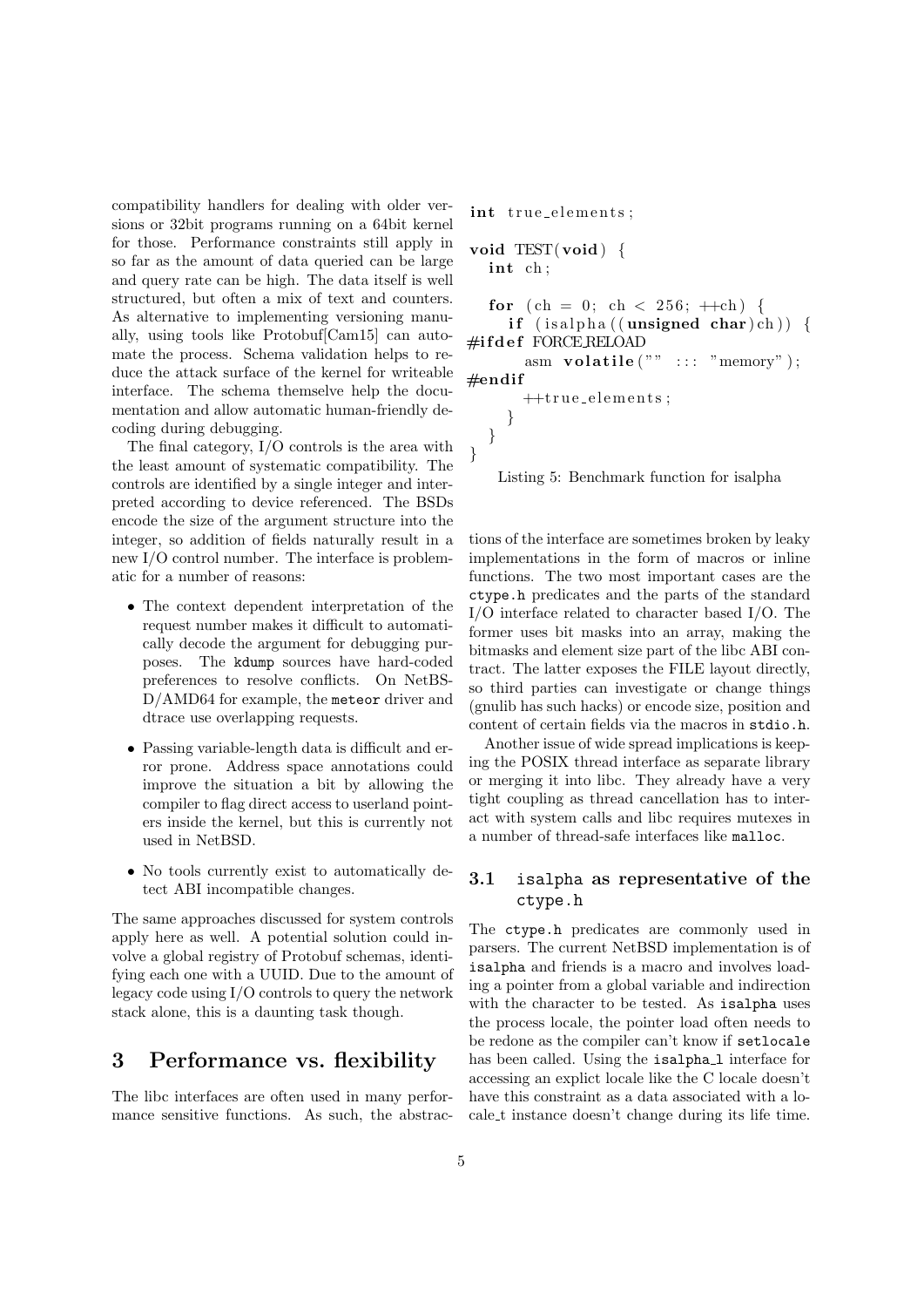|                  | isalpha macro          | isalpha function    | isalpha <sub>l</sub> function |
|------------------|------------------------|---------------------|-------------------------------|
| Dynamic program: | $252 \,\mathrm{us}$    | $856 \,\mathrm{us}$ | $863 \,\mathrm{µs}$           |
| with reload:     | $288 \text{ us}$       | $856 \,\mathrm{us}$ | $863 \,\mathrm{\mu s}$        |
| Static program:  | $246 \,\mathrm{us}$    | $614 \text{ us}$    | $615 \,\mathrm{us}$           |
| with reload:     | $286 \,\mathrm{\mu s}$ | $614$ us            | $614 \text{ }\mathrm{us}$     |

Table 1: Run time of figure 5 on an AMD64 system

The current implementation of isalpha<sub>1</sub> as function call doesn't exploit this knowledge though. A micro-benchmark (figures 5 and 1) shows the optimisation is still highly desirable as the function call overhead and the associated code generation changes slow down the function version by a factor of 2.5 even on a platform with very fast function calls. Two options are available for implementing this optimisation for the explicit locale variants:

- *•* Make the position of the classification tables public parts of locale t.
- Wrap the logic for obtaining the classification table in a function that the compiler can optimise.

The second option is clearly more desirable as it keeps the ABI contract small. GCC and Clang both allow tagging functions as immutable for a given set of arguments, but there is currently no attribute that cleanly matches the expections of arguments with a limited life-time. Discussions with both groups are underway to clarify and/or rectify this situation. The end result would be that a call to isalpha<sub>1</sub> in a function would look up the locale specific classification table once and reuse it for all further calls, independent of any function calls in the function. For hot loops, this would cut the number of memory loads in half. As seen in figure 1, just the pointer reload is 10% of the run time of the simple test case. Other architectures benefit a lot more.

### **3.2** getc **as representative of the standard I/O interface**

Historically, NetBSD has provided macro versions of feof, ferror, clearerr, getc and putc. Even though getchar and putchar are macros as well, they only add the appropiate arguments for calling getc and putc. As such, they are not relevant

**void** TEST( **void** ) *{* **int** ch ; FILE *∗* f = f open ( " t e s t . t x t " , " r " ) ; **while** ( ( ch = g e t c ( f ) ) != EOF) *{* **i f** ( ch != ' 0 ' ) ab o r t ( ) ; *} }*



for the purpose of ABI exposure. Of the five functions initially mentioned, clearerr is used much less often and generally only when handling error conditions or end-of-file. There doesn't seem to be a good reasonn for keeping it on the list as it is not performance sensitive. feof and ferror are commonly used in two ways:

- *•* Before closing a stream to see if everything has been processed without error.
- *•* After individual operations indiciated a problem.

Neither case is typically the hot path, so dropping them from the macro list would only affect code using them directly as exit conditions of a loop or similar cases. Optimising for badly written code doesn't sound like a good justification. That leaves getc and putc.

A simple test function (figure 6) was used to evaluate the impact of the macro when processing one MB of zeroes. AMD64 is used as platform to represent modern CPUs with efficient function call handling. HPPA is special as it is the NetBSD with the highest function call overhead, especially across shared library boundaries.

The first notable result is that the getc macro on NetBSD is clearly too fast to be correct. A look at the code confirms that it is not thread-safe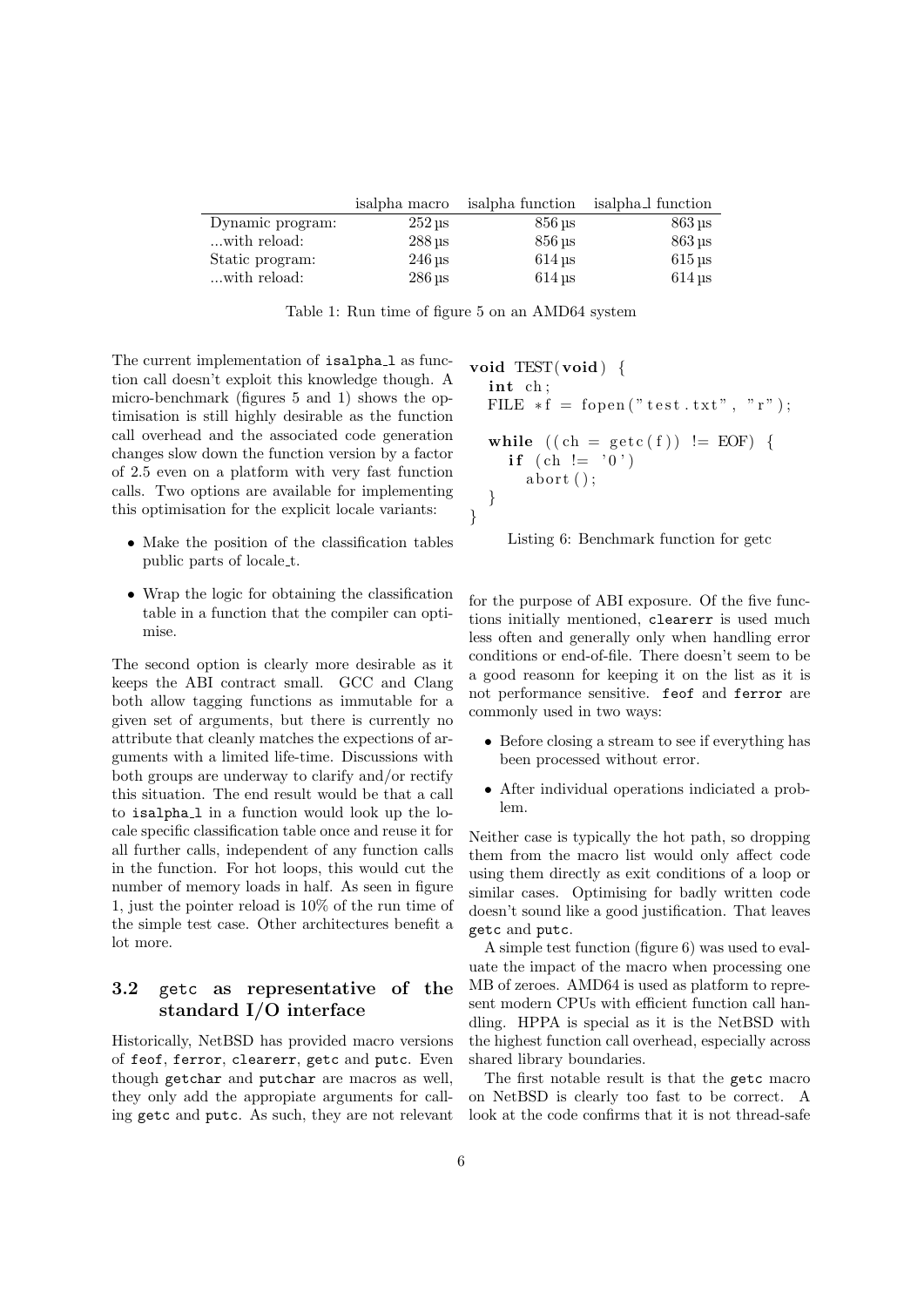|                        | getc macro           | getc function        | getc_unlocked        |
|------------------------|----------------------|----------------------|----------------------|
| AMD64 Dynamic program: | $2.89$ ms            | $11.3 \,\mathrm{ms}$ | $3.57 \,\mathrm{ms}$ |
| AMD64 Static program:  | $2.91 \,\mathrm{ms}$ | $8.43 \,\mathrm{ms}$ | $3.39 \,\mathrm{ms}$ |
| HPPA Dynamic program:  | 0.290 s              | 2.293 s              | 0.825 s              |
| HPPA Static program:   | 0.350 s              | 1.587 s              | 0.644 s              |

Table 2: Run time of figure 6 on a AMD64 and HPPA

and cannot be used correctly in multi-thread programs. The design of the test case ensures that the buffer can be filled as much as possible, so the fallback path in the macro version to refill the buffer is rarely hit. Even then it is less than 20% faster than the getc unlocked function on AMD64. The story looks different on HPPA though. The function version needs three times as long for dynamic linking, highlighting just how slow the architecture is for this use case.

The 20% gain of the macro version relative to the unlocked function call by itself would not justify exposing the internals of the FILE buffering. The factor of three seen on HPPA is significant enough to not make it a clear cut decision. Careful measurements on the other NetBSD architectures have to be done to verify whether HPPA is singular exception and to decide if it should affect the design here.

Another important result from the tests is that the macro version must be made thread-safe by default, but it is also clear that a build-time switch is desirable for programs that want to use the unlocked interface without code changes when they know that they are not going to use the same stream from different threads.

If macro versions of the getc unlocked and putc unlocked functions are to be kept, a minimal buffer interface must be exposed. For getc unlocked, the best choice seems to be to expose the current position and the end of the read buffer, so that only one increment is needed for consuming input. For putc\_unlocked, a slight complication is introduced by the difference between line buffering and full buffering. If the former is used, the buffer has to be flushed on newlines. As such, a flag is needed in addition to the current position and of the write buffer.

#### **3.3 Multi-threading and libc**

The history of multi-threading in NetBSD reflects the general of the last two decades toward multiprocessor environments. When the native POSIX thread support started, new hooks in libc where introduced to allow a thread library to replace mutex stubs in a way that a *non-threading* program gets as small a performance penalty as possible. Over time, many (third party) libraries have become thread-aware by expecting stub implementations for mutex and conditional variables. When badly designed libraries appeared that mix threadcreating code with thread-aware code and expect to load such libraries via dlopen, even more parts of libpthread had to move into libc. At this point, it becomes a valid question on whether a separate thread library is useful or not.

One complicated part of the POSIX thread interface is the concept of cancellation points. One thread of a program can ask another thread to terminate whenever that threads hits the next cancellation point. Cancellation points are functions like read or write, so a full merge would introduce additional checks in many system calls. At the same time, a good amount of the weak aliasing of system calls in libc could go away. When using a hidden counter of all threads with outstanding cancellation requests, the common case of not using cancellation gets a penalty of one instruction relative load and predicted-true branch. Compared to the cost of system calls in general, that should be in the noise.

The other important part of the thread interface is the earlier question of avoiding or minimizing overhead for non-threaded programs. Two approaches are possible here. Keeping libpthread as library containing just pthread create would allow declaring a program as non-threaded, if libpthread was not initially loaded. In that case, libc can check whether mutex functions with atomic operations are required or the cheaper non-atomic versions. Indirect functions can be set appropiately.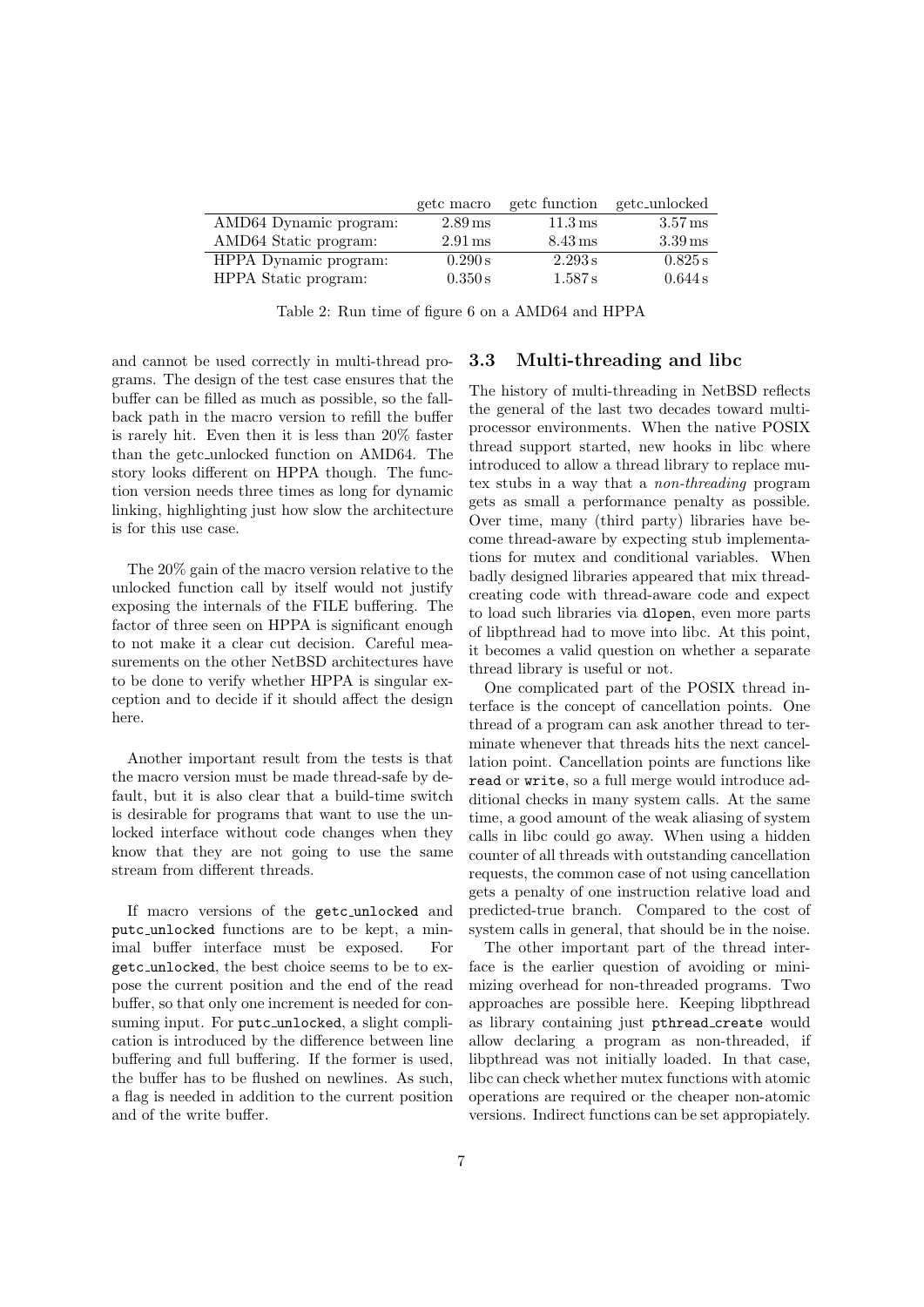This makes the single threaded mutex operations as expensive as a function call and whatever basic sanity checking is desired. The other option is to have a hidden variable to determine if threading is active. This variable would be set when pthread create is used first. The advantage is that it allows dlopen of libpthread without any restrictions, but it means that all atomic operations have to be protected by a check, which slows down every operation slightly. It is currently not clear which choice is better.

# **4 Balancing modularity vs. essential functionality**

Over the years, NetBSD's libc has accumulated a number of interfaces that (by themselve) are clearly not essential for many programs. A major bump provides a good chance to verify which components really belong into libc and which don't. Four candidates for moving out of libc come immediately to mind:

- NIS (a.k.a. Yellow Pages),
- *•* SUN-RPC,
- *•* ISC's resolver interface,
- *•* Berkeley DB (BDB).

The main reason for NIS keeping in libc so far are short-comings of the Name Service Switch(NSS) implementation. With the improvements outlined in section 6, the necessity for keeping it in libc goes away.

SUN-RPC is primarily used by NIS and NFS and with NIS no longer being needed in libc, the RPC code can move out as well.

The DNS resolver is a bit more involved. On one hand, the ability to resolve DNS entries is clearly required by central interfaces like getaddrinfo and moving those to a separate library like Solaris's libnsl seems a move in the wrong direction. On the other hand, just because libc must be able to resolve DNS entries, it doesn't have to publically expose its resolver. A practical approach is completely hidding the libc resolver under a prefix like \_resolver\_ and using weak aliases (static linking) or indirect functions (dynamic linking) to provide a public interface library. Concrete, libc contains res nquery under the name \_resolver\_res\_nquery. In the static version, a weak alias res nquery is provided, that can be replaced by other programs if necessary without getting a duplicate definition error from ld. For dynamic linkage, libresolv.so provides res nquery as indirect function (STT GNU IFUNC). An indirect function will be called by the dynamic linker to determine the address for the GOT entry, i.e. res nquery is called and returns returns the address of \_resolver\_res\_nquery. Non-reentrant interfaces like res query don't have to be implemented the dynamic libc at all. The advantage of this approach is that libc can move to a completely different resolver implementation and the only coordination is keeping libresolv.so in sync as it now has to provide the full implementation by itself. Candidates for alternative DNS resolvers exist, but none provide a good enough or well established enough interface that it.

The last item is BDB. The existing code base is ancient and code quality is still somewhat questionable. Bugs for edge cases still pop up every now and then in the BSDs. Newer versions of BDB exist, but Sleepycat and later Oracle decided to change the code license to something GPL-like. A code update is therefore not acceptable for legal reasons. As a general purpose storage backend, the BSD licensed version of BDB has serious limitations like the lack of transactions, very coarse locking schemes and no crash safety. NetBSD's libc had a number of users of BDB, to avoid parsing text files over and over again or building adhoc hash tables as cache. Most instances like getservbyname have been converted to use the NetBSD Constant Database (CDB) format instead. As the name implies, it is a readonly format. It features true *O*(1) look-up complexity and the creation is typically significantly faster than rebuilding a BDB file from scratch. The two remaining users of BDB in libc are the password database and the utmpx record database.

The password database is somewhat complicated to replace due to the way NIS support has been integrated. Specifically, the NIS compatibility of + overrides and - exclusions significantly increase the code complexity. While explicit name based overrides and exclusions can be reasonably handled via additional hash-friendly look-ups, netgroup support is somewhat different. The existing code has thread-safety issues and the number of look-ups scaled linearly with the number of netgroup en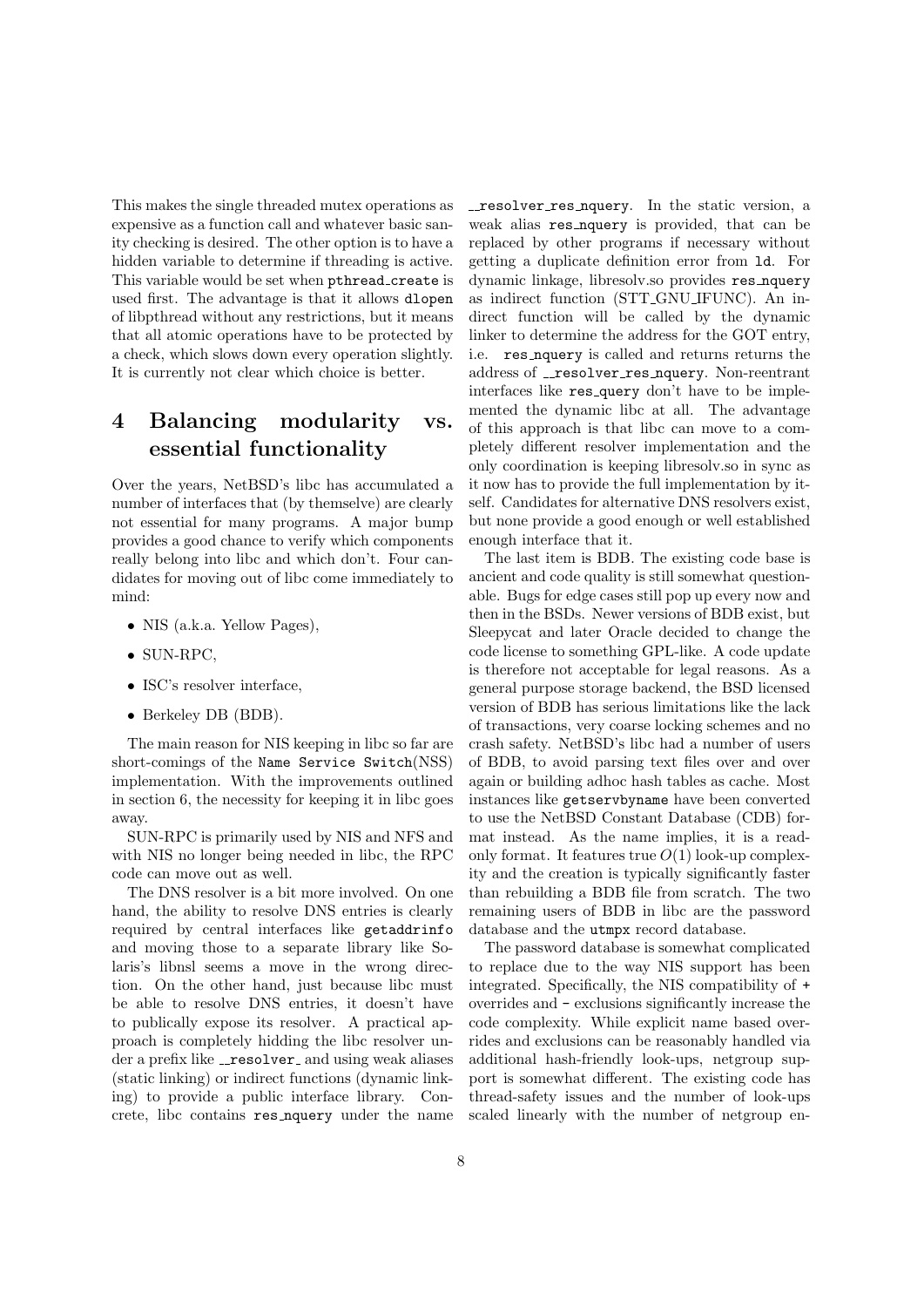tries in passwd. For new code, this would clearly not be acceptable and implementing it on top of a hash database like CDB requires explicit record chains. With NSS it would be possible to introduce a general overlay layer, specifying which backend to query and how to combine the results. It would require breaking the legacy passwd files though. A discussion of both approaches is still needed.

The utmpx database finally is a special issue as it is accessed as part of the login process and any form of locking is problematic when processes can be suspended via SIGSTOP by an attack while potentially holding a write lock. The older utmp file was a fixed-size record file indexed directly by the user id. This worked well enough when user ids were 16bit, but sparse files in the GB range are handled badly by many tools. The current BDB use on the other hand has the problem that a suspended process can hold the file lock and prevent other modifications. The author has devised a storage efficient file format for semi-sparse integer key access requiring compare-and-swap (CAS) on memory mapped files for quantities as the key. All NetBSD platforms except SPARC qualify for this. SPARC is special as it has both available and supported SMP hardware and lacks hardware support for CAS or equivalent functionality. No benchmarks comparing BDB and the new format exist yet.

In summary, moving BDB out of libc is a feasible project, but decisions about NIS compatibility in the password database have to be made first. The utmptx database can be replaced in the near future. Components like NIS and SUN-RPC primarily depend on fixing the NSS implementation, which can be tackled incrementally first. The resolver implementation can be easily isolated, hidden and optionally provided via a stub library to third parties while adding only initialisation overhead.

# **5 The dynamic linker and dynamic linking**

The dynamic linker naturally forms a special contract with the rest of the system. Some of the interface changes are adjustments of historic mistakes, the NetBSD legacy interface of calling the dynamic linker via pointers in the object handle is a good example of this and detailed in the first subsection. Sometimes platform create strange requirements. PowerPC and HPPA are examples of platforms using function labels, but HPPA is special as it requires dynamic allocation in dladdr for them unlike every other platform. Memory allocations are tricky as they must be signal safe due to lazy TLS allocation. Finally, copy relocations are a problem when designing interfaces involving global variables with ABI compatibility in mind.

#### **5.1 The legacy dlfcn.h interface**

When ELF was originally introduced in NetBSD, dlopen and friends were provided by crt0.o as indirect function calls to addresses stored in the object handle passed from the dynamic linker. This was fixed in 2003 by providing only weak symbols in libc and strong versions directly from the dynamic linker. The old interface has to be retained since binaries created before 2000 still use the same ld.elf so. This means removing fields from the main object definition in the dynamic linker or shuffling them around to better group them is not possible when they are early enough in the structure.

#### **5.2 HPPA and inter-object calls**

HPPA (or PA-RISC) has a somewhat peculiar calling convention for inter-library calls. Some (especially newer) architectures make it very easy to create Position Independent Code by providing both instruction-relative jump/call instructions as well as instruction-relative load/store. Other architectures like i386 use a relative call instruction to push the current instruction pointer on the stack and load it back to a general purpose register. Either way allows access to functions and variables of the current shared object, including the Global Offset Table (GOT) for indirect access to global functions and variables. For all those architectures, the PIC setup is the responsibility of the callee, the caller doesn't know about the details at all. For various historic reasons, the HPPA ELF ABI preserved many of the pecularities of the older HP-UX calling convention.

Calls to non-local functions on HPPA use the special \$\$dyncall helper function with the target as argument. If the second-lowest bit is not set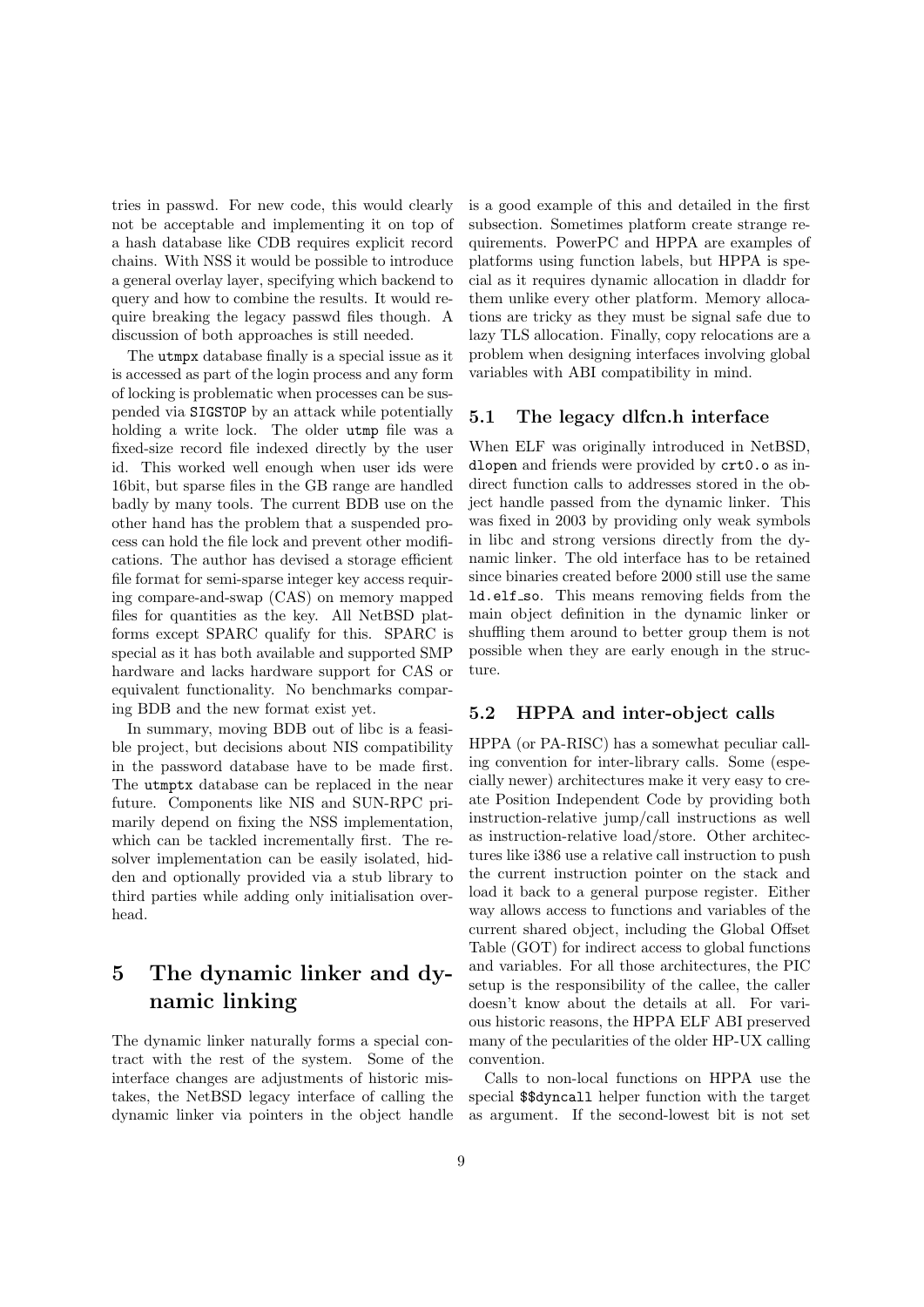in the target addres, the helper function jumps directly to the target. This is used if the dynamic linker resolved the argument to a function within the same shared object. Otherwise, the argument is a procedure label (plabel), a pair of target address and the address of the GOT of the target. The helper function will now load the new GOT and call the real target. Every PIC function is responsible for reloading the previously saved value of the GOT register from the stack.

It is not obvious why this calling convention is any better than the approach used i.e. on i386, but it creates a specific challenge when plabels are used for indirect calls. The C ABI allows testing function pointers for equality, even across shared object boundariese. This means that taking the address of a (global) function must provide the same value from the main program and a shared library. Normally, the plabel is stored in the Procedure Linking Table (PLT) of the importing shared object and two shared objects referencing the same global function would therefore use different addresses as they have different PLTs. For even more questionable reasons, shared objects on HPPA do not contain space for the necessary plabels in the exporting library, so whenever the dynamic linker has a relocation that might be used as a function pointer, it has to search an internal table for an existing plabel and otherwise allocate additional memory for a new one. The same requirements apply to dlsym and similar functions. This is problematic as it costs time and requires an exclusive lock. It also leaks HPPA internals into generic platform-independent code.

There are two different approaches to fix this problem:

- Reserve space for plabels for every function in the dynamic symbol table.
- *•* Fix the calling convention to work more like other platforms.

While the second approach would simplify things a lot, it requires changes to linker, compiler and various assembler modules. It is currently not seen as feasible. The other option is much more contained as the linker already has most of the pieces necessary in place. The 64bit HPPA linker already has some logic for creating a .opd section with the plabels, but retrofitting it into the 32bit creation

is not that difficult either. It requires introducing either a new segment type in the program header to mark a part of the PLT. This part of the PLT contains one plabel for exported function, sorted by address. Normal PLT relocations can be used for resolving the relative function address and for storing the GOT reference in the plabel. Whenever the dynamic linker has to find find a plabel now, it can check if the defining shared object contains the new segment. If it does, all it needs to do is a binary search to find the authoritive plabel. A missing entry is a bug and doesn't have to be handled.

For objects without the new segment, it just has to allocate entries as before. If the dynamic linker has access to the section table of the binary, it can also process the .dynstr section on startup and build the same data structure dynamically. Since providing a section header is optional and no other way to determine the size of the dynamic symbol table exists, the old fallback path of individual allocation has to be retained as long as old binaries have to be supported.

#### **5.3 Copy relocations**

Copy relocations in ELF are a side effect of the desire to link the same object files of the main binary either dynamically or statically. For normal function calls, this is not a problem as the linker will insert a local stub in the PLT to do the actual call via the GOT. Problematic is the access to global variables or attemps to load the address of a function explicitly. When linking against a static library, the linker knows the precise absolute address of the symbol. When linking against a dynamic library on the other hand, the absolute address is only known at link time. If location containing the not-yet-known address is in a writeable section, the linker can just create a relocation, but this doesn't work for the text segment. Depending on the platform specific load/store instructions and the relocations, the linker might be able to turn the absolute address into a load via GOT, but if it can't, it has to cheat. This final solution is the dreaded copy relocation. What it means is that the linker duplicates the variable from the shared library in the uninitialized data section of the main program and instructs the dynamic linker to copy the content at run-time. Possible complications are changes of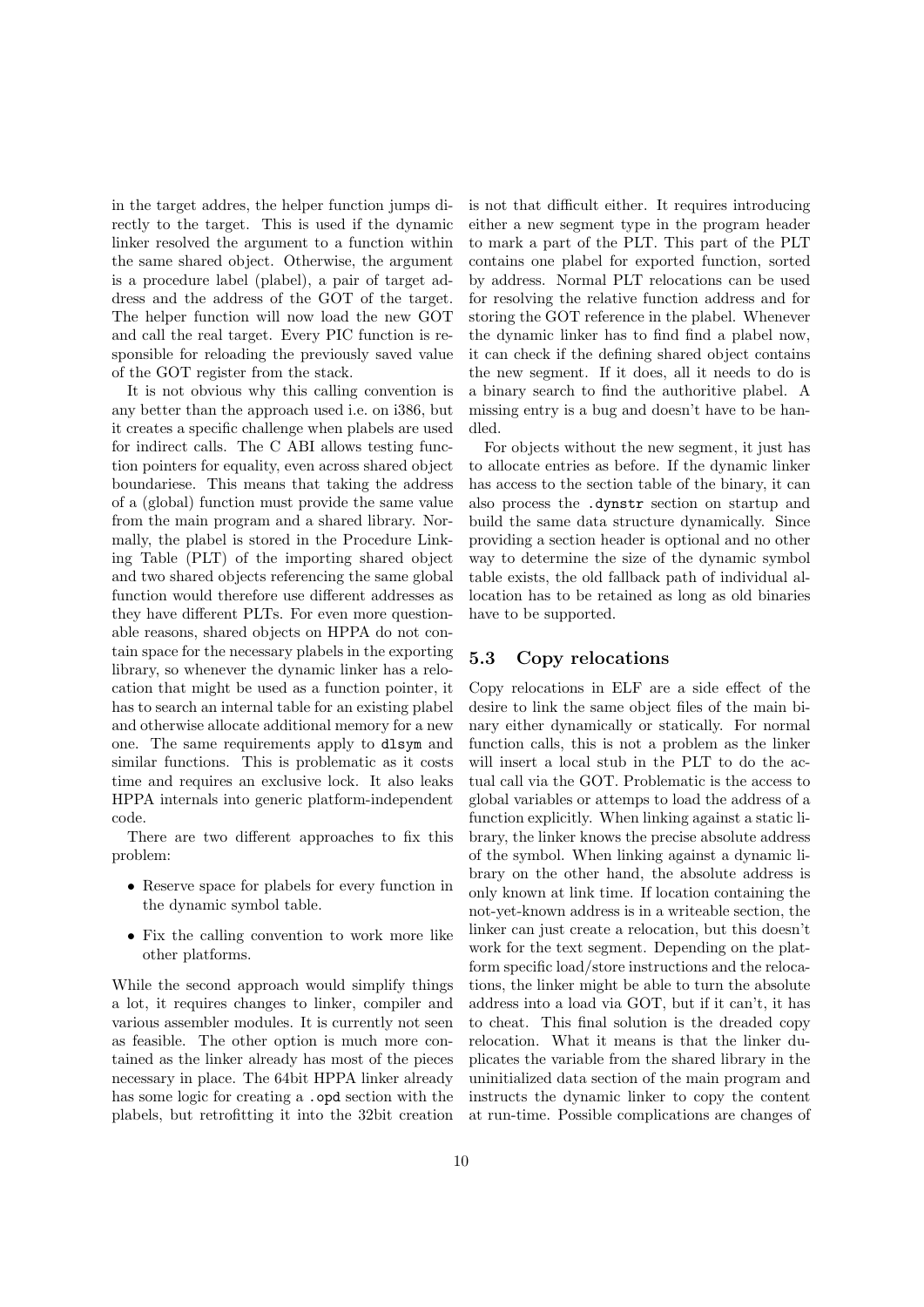alignment (which broke libc++ with Clang 3.7 on FreeBSD) and changes in size.

This problem can be solved in two different ways. The first approach is switching to position independent executables (PIE). Since the main program is a shared object as well, it will always use the GOT for accessing global variables. As PIE comes with both a performance and size penalty on most architectures, it is not always an option. The alternative is to selectively tag the moderately few variable exports from libraries with an attribute, similar to what is already done for ELF visibility. Now the compiler can generate code for indirect access to these variable and depend on the linker to remove most of the associated overhead when linking statically. When combined with an explicit header flag to forbid copy relocations, the problem would be gone.

## **6 Plugins and static linking**

Plugins are a common part of modern system design. They allow extending the functionality at run-time without having to rebuild programs. Examples of interfaces using or even depending on plugins in the base system are NSS, PAM and the Citrus I18N framework. The natural way to implement plugins in ELF systems is via the dlopen interface of the dynamic linker, but this naturally is a problem with statically linked programs. GNU libc contains an attempt of providing dynamic modules for statically linked binaries, but it tends to create more problems than it actually fixes as the binaries are no longer standalone and the version restrictions are often not well understood.

NetBSD provides an ad-hoc workaround for linking a fixed set of PAM modules into static binaries. Patches for similar functionality in Citrus exist, but are not part of the base system. A common motive is that they require a non-trivial amount of code in each plugin framework, so a more systematic approach is desirable.

crunchgen is a special build tool used for merging a number of utilities into a single program, ideal for static linking. On NetBSD it is used for building the rescue binary, which includes most of /bin and /sbin in a single program. It works by linking the object files i.e. of ls together into a single relocatable object and then mangling the symbol table so to effectively hide all defined symbols except main. When renaming main to ls main and adding a dispatcher based on called program name, various tools can be mixed together.

The crunchgen approach can be tweeked for an emulation of dlopen with minimal source changes. The first step is to link all object files of the modules together with ld -r. The second step is to extract a list of symbols for use with dlsym and friends. There are two basic policies here:

- Modules use ELF visibility to identify public symbols.
- Modules provide an explicit export list.

Independent of the source of the list, a helper module is built to create a linker set with the module name as used for dlopen and all exported symbols as strings and a reference to the symbol. The third step is to mark all symbols as local. As final step, all the helper module and the relocatable object from the first step are linked together again. The final result can be added to the linker invocation explicitly or in a bundle of other things with a linker script. No changes to the module source or the plugin framework itself are necessary. There is one important restriction that one module can't depend on another. This is generally considered bad design though, the primary example being X.org. Video drivers often depend on other modules to resolve some references, where as normally shared libraries would be used to provide common functionality. Even worse, the way the X server loads modules can interact badly with valid compiler optimisations like tail call elimination, when those optimisations prevent lazy linking. The implementations of dlopen and dlsym in libc are straight-forward. For performance concerns it might be useful to presort all symbol list in the helper modules, so that dlopen can extract the first and last symbol of a module for a binary search.

## **7 Overall migration strategy**

This paper has outlined a number of changes with different levels of disruption. It is highly desirable to implement as many changes as possible iteratively on the main development branch to get wide spread testing and minimize development overhead.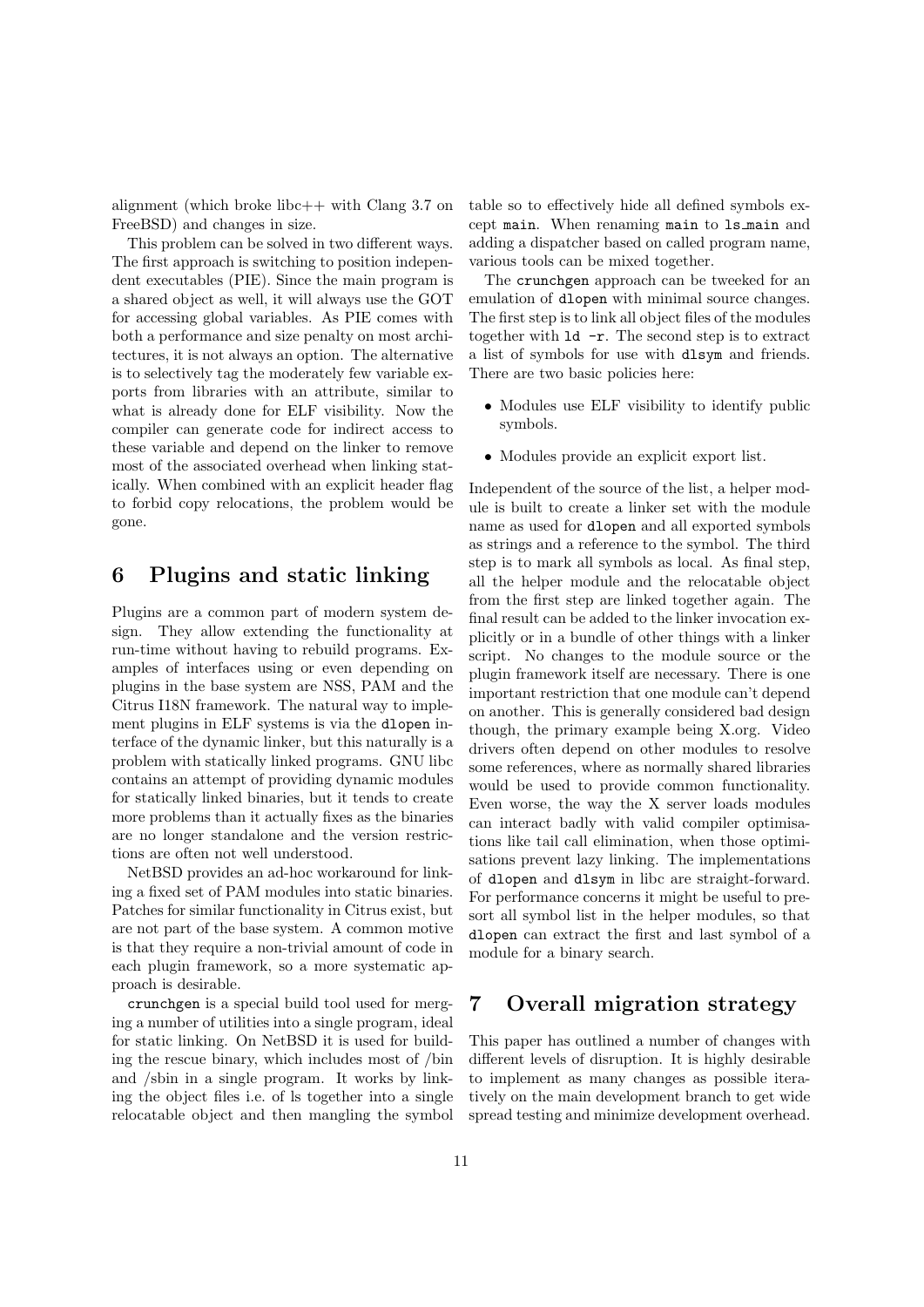Symbol versioning can be introduced in top of the existing symbol renaming (section 2.1) by keeping the existing (renamed) symbols and just tagging the oldest symbol as unversioned and the current symbol as default. The export list of libc can be trimmed conditionally to allow bulk build testing of a version without legacy support. Userland wrappers for deprecated kernel interfaces (section 2.2) can be introduced at any time as well. The discussion option of switching to Protobuf for the kernel interaction can be implemented without flag day as well.

The implement of the ctype.h family without explicit locale argument has proven to be nearly optimal (section 3.1) if thread-safety is a concern. The discussed optimisations for the versions with explicit locale argument are waiting on clarifications of function attributes. No need for further expansion of the current 16bit character classification is seen.

For the stdio.h family, the testing has shown two issues (section 3.2). The current macro versions of getc and putc should be used to implement getc unlocked and putc unlocked, without a fast path for the reentrant functions. A new option for requesting the non-reentrant behavior via compile time define should be introduced. All other macros can be dropped without replacement. The fallout from fully hiding the implementation of FILE can tested by moving the members into a new structure and making FILE have this structure as single member. This will create some churn in the libc code, but preserve the ABI. A new version of the buffer access is harder to test without ABI changes, so the final step for information hiding will likely have to happen on a branch.

Modularisation of libc (section 4) can be prepared by removing internal consumers and introducing (nearly) empty wrapper libraries. Converting BDB users like the utmpx database is an example for the former. Moving i.e. the resolver library from an internal namespace and providing the legacy interface via aliases and as separate library can be prepared, but the aliases in libc can only be removed via a non-default option or on a flag day. Fallout is expected for the resolver and BDB; NIS and SUN-RPC are less likely to be a problem.

Removal of the legacy interface of the dynamic linker (section 5.1) only involves cleanup, it doesn't require an actual code change. The HPPA plabel section (section 5.2) can be introduced as optional improvement, only the removal of the old interface requires a flag day. No clear strategy for copy relocations currently exists.

Merging libpthread into libc can be done at any time, the ABI contract of both libraries can be kept in place due to the ELF symbol look-up rules.

The new framework for plugins (section 6) only involves API, not ABI compatibility. Impact on third party software is estimated to be low.

One of the starting points for investigating a libc major bump was the libgcc dependency. The sources of libgcc have been tricky to use for a long time by making excessive use of conditional compiliation and other compile time tricks. The code is often written to make subtile use of GCC optimisations, so a different optimiser can introduce dependency cycles and other issues. The dependency on GCC's libgcc is already conditional and most platforms could switch at any point in time. The remaining exceptions are platforms with special "milli code" requirements, i.e. HPPA's division routine, which is linked into every shared library. The goal is to try to merge as much of the code upstream into LLVM's compiler-rt, but the provenience of the libkern source is sometimes difficult for the necessary MIT license change.

### **8 Summary and conclusions**

In this paper, issues in the current NetBSD userland and kernel interfaces have been identified. Some of those choices can be incrementally addressed at the cost of keeping legacy code around, others are more fundamentally limiting. A strategy has been proposed for moving forward and preparing as many of the tasks as possible without breaking the ABI compatibility, as well as how testing can be done in preparation for the final ABI break. Based on the identified tasks, collabaration can be coordinated and the feasibility of finishing them in time of NetBSD 8.0 can be evaluated. Open questions around the migration towards Protobuf or other schema based extensible data formats remain and await a decision.

Further coordination with other platforms using ELF on the specifics of symbol versioning rules is desirable as well as how to make versioning anno